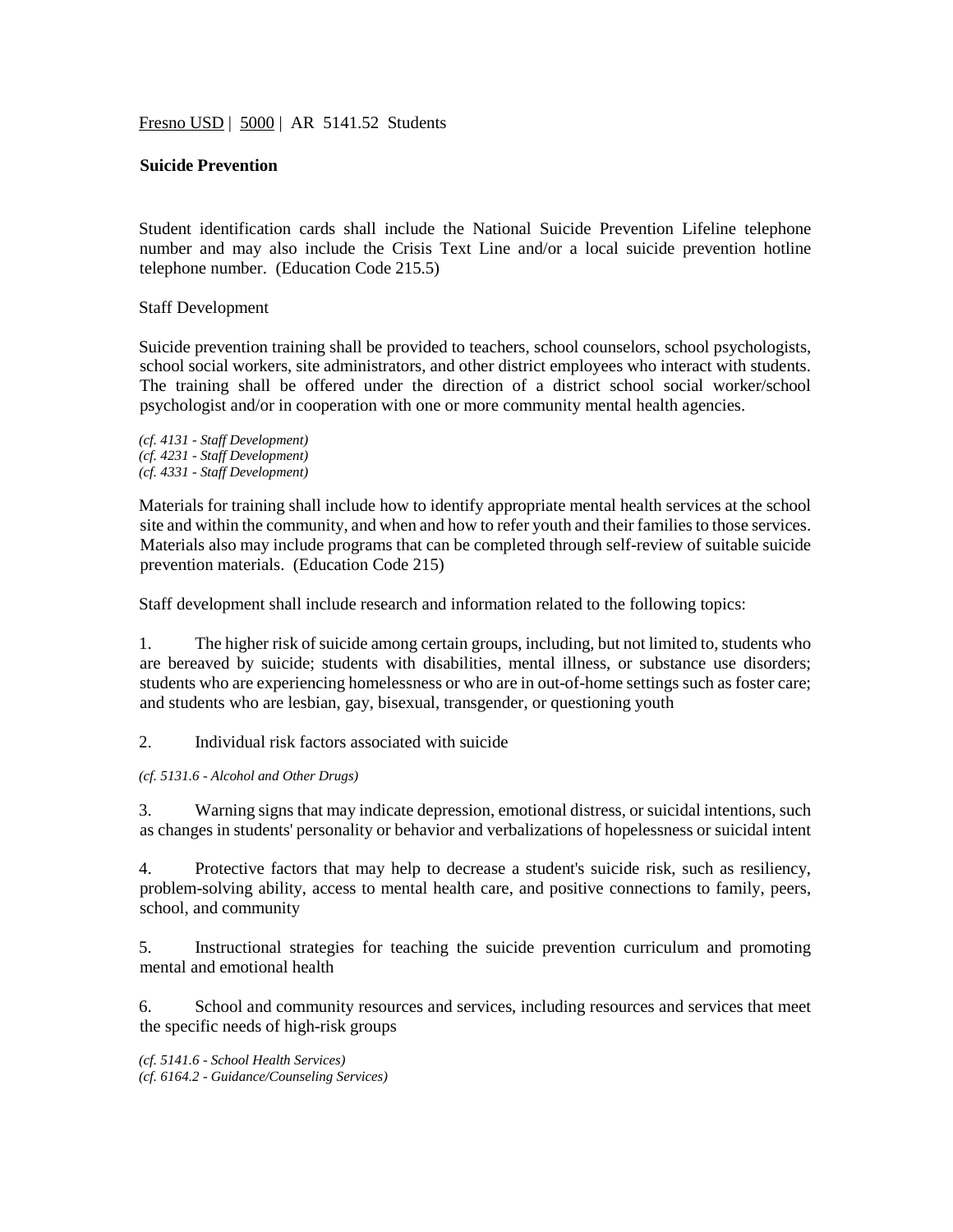7. Appropriate ways to interact with a student who is demonstrating emotional distress or is suicidal and procedures for intervening when a student attempts, threatens, or discloses the desire to die by suicide, including, but not limited to, appropriate protocols for monitoring the student while the immediate referral of the student to medical or mental health services is being processed

8. District procedures for responding after a suicide has occurred

# **Instruction**

The district's comprehensive health education program shall promote the healthy mental, emotional, and social development of students and shall be aligned with the state content standards and curriculum framework. Suicide prevention instruction shall be incorporated into the health education curriculum at appropriate secondary grades and shall be designed to help students:

1. Identify signs of depression and suicidal risk

2. Learn to listen and get help when communicating with friends who show signs of suicidal intent

3. Identify trusted adults, school resources, and/or community crisis intervention resources where youth can get help and understand there is no stigma associated with seeking services for mental health, substance abuse, and/or suicide prevention

*(cf. 5131.6 - Alcohol and Other Drugs) (cf. 5141.6 - School Health Services) (cf. 6142.8 - Comprehensive Health Education) (cf. 6164.2 - Guidance/Counseling Services)*

# Intervention

Students shall be encouraged to notify a teacher, principal, school counselor, school psychologists, school social workers, or other adult when they are experiencing thoughts of suicide or when they suspect or have knowledge of another student's suicidal intentions.

Every statement regarding suicidal intent shall be taken seriously. Whenever a staff member suspects or has knowledge of a student's suicidal intentions based on the student's verbalizations or act of self-harm, the staff member shall promptly notify site administration who shall implement district intervention protocols as appropriate.

Although any personal information that a student discloses to a school counselor, shall generally not be revealed, released, referenced, or discussed with third parties, the counselor may report to the principal or student's parents/guardians when there is reasonable cause to believe that disclosure is necessary to avert a clear and present danger to the health, safety, or welfare of the student or others within the school community. In addition, the counselor may disclose information of a personal nature to psychotherapists, other health care providers, or the school nurse for the sole purpose of referring the student for treatment. (Education Code 49602)

# *(cf. 5141 - Health Care and Emergencies)*

School employees shall act only within the authorization and scope of their credential or license. An employee is not authorized to diagnose or treat mental illness unless specifically licensed and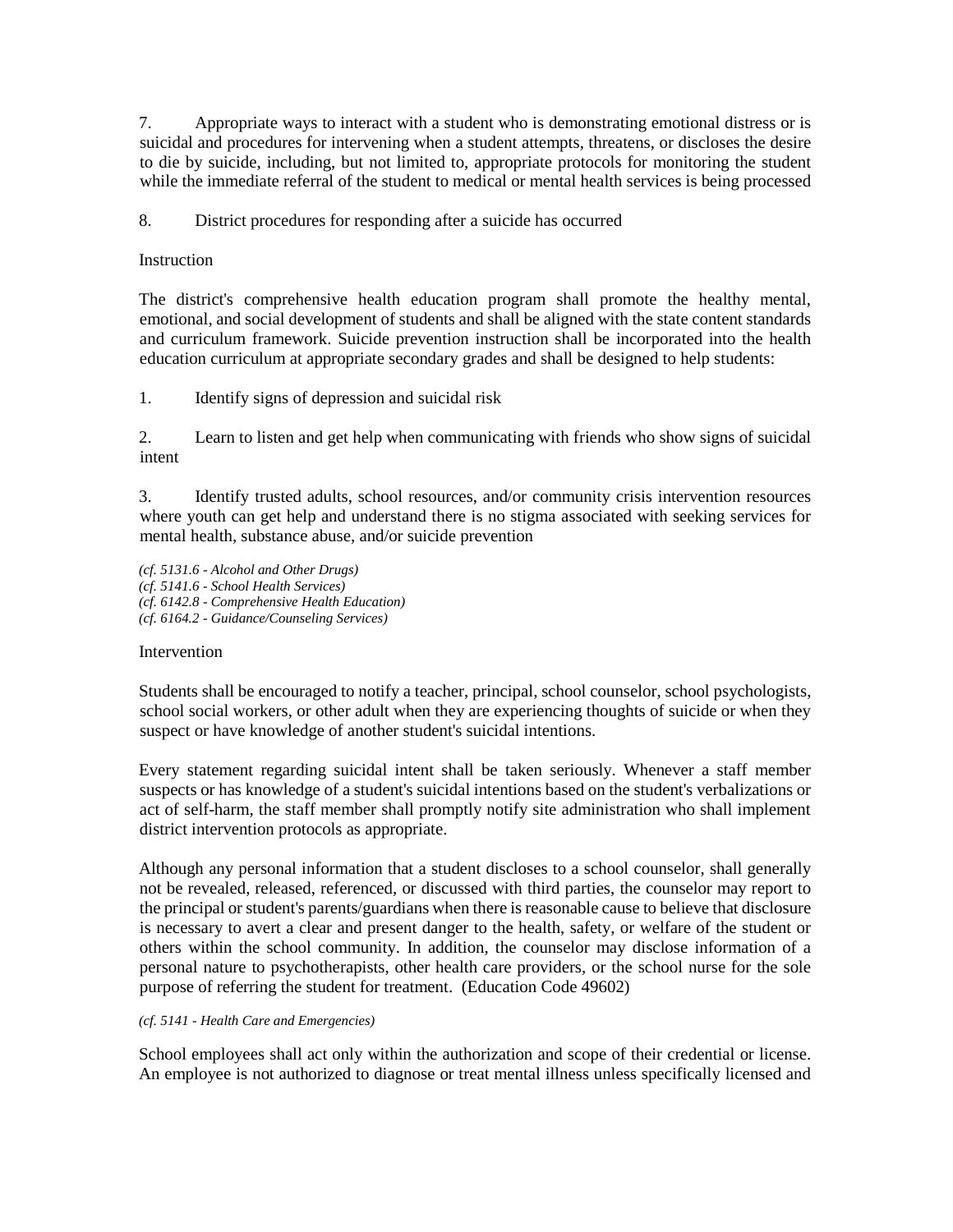employed to do so. (Education Code 215)

Whenever schools establish a peer counseling system to provide support for students, peer counselors shall receive training that includes identification of the warning signs of suicidal behavior and referral of a suicidal student to appropriate adults.

### *(cf. 5138 - Conflict Resolution/Peer Mediation)*

When a suicide attempt or threat is reported, the principal or designee shall ensure student safety by taking the following actions, including but not limited to:

1. Immediately securing medical treatment and/or mental health services as necessary

2. Notifying law enforcement and/or other emergency assistance if a suicidal act is being actively threatened

3. Keeping the student under continuous adult supervision until the parent/guardian and/or appropriate support agent or agency can be contacted and has the opportunity to intervene

4. Removing other students from the immediate area as soon as possible

*(cf. 0450 - Comprehensive Safety Plan) (cf. 5141 - Health Care and Emergencies)*

The principal or designee shall document the incident in writing, including the steps that the school took in response to the suicide attempt or threat.

### *(cf. 5125 - Student Records)*

The Superintendent or designee shall follow up with the parent/guardian and student in a timely manner to provide referrals to appropriate services as needed. If the parent/guardian does not access treatment for the student, the Superintendent or designee may meet with the parent/guardian to identify barriers to treatment and assist the family in providing follow-up care for the student. If follow-up care is still not provided, the Superintendent or designee shall consider whether it is necessary, pursuant to laws for mandated reporters of child neglect, to refer the matter to the local child protective services agency.

### *(cf. 5141.4 - Child Abuse Prevention and Reporting)*

For any student returning to school after a mental health crisis, the principal or designee, school psychologists, school social workers, and/or school counselor may meet with the parents/guardians and, if appropriate, with the student to discuss re-entry and appropriate next steps to ensure the student's readiness for return to school and determine the need for ongoing support.

# **Postvention**

In the event that a student dies by suicide, the Superintendent or designee shall communicate with the student's parents/guardians to offer condolences, assistance, and resources. In accordance with the laws governing confidentiality of student record information, the Superintendent or designee shall consult with the parents/guardians regarding facts that may be divulged to other students, parents/guardians, and staff.